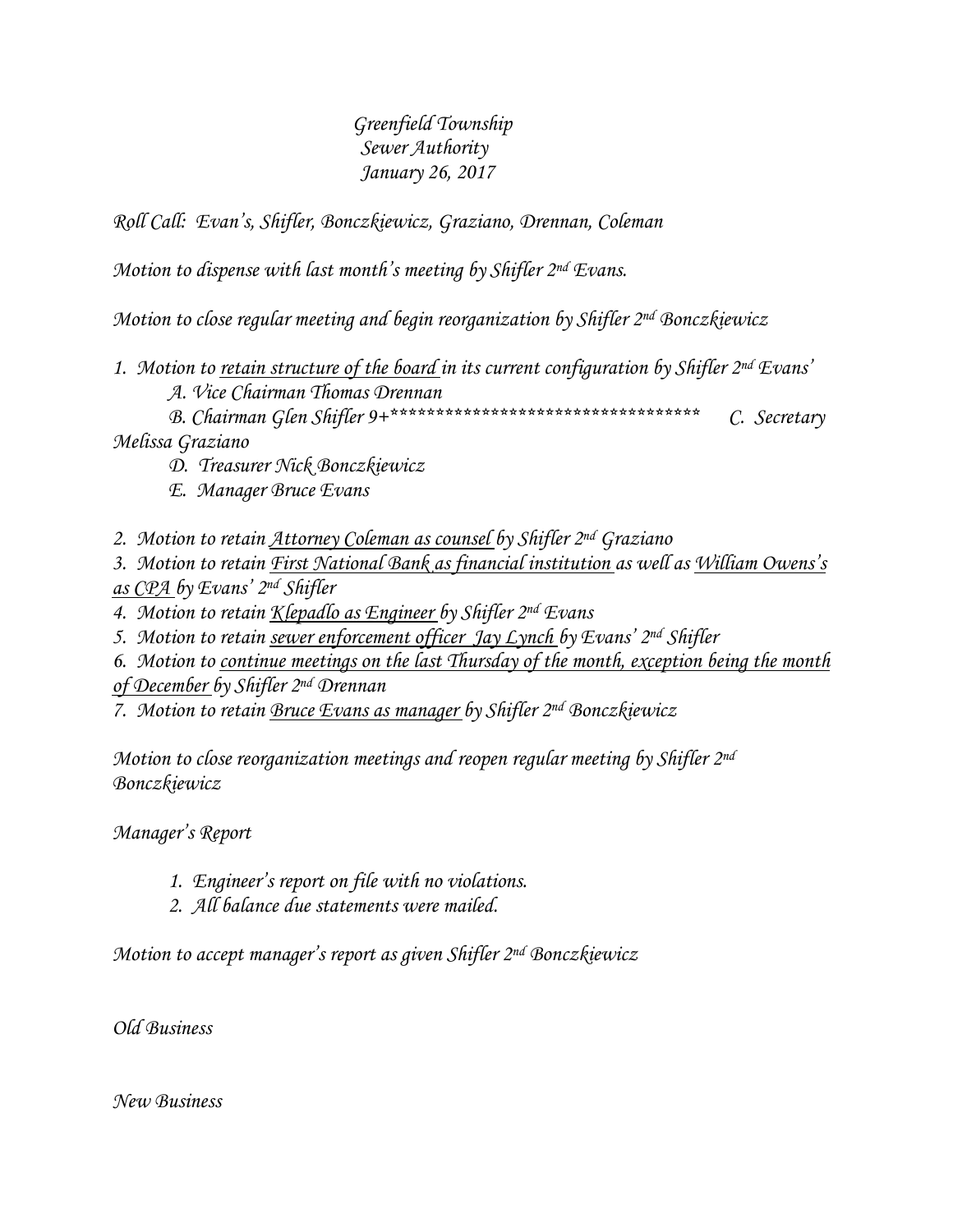*1. A complaint regarding pump station 106 was received January 22, 2017 that there was overflow running down the road. Promptly after receiving said call our manager and Bruce Evans Jr went to inspect the pump station and no problem was found.*

2. *Sarah Shifler's hours will be increased to part time as needed at \$12.50 an hour. She will be performing office duties, answering billing questions and other office duties.*

*3. Motion to increase Sarah Shifler's hours to part time at \$12.50 an hour by Graziano 2 nd Drennan Evans-yes Bonoczkiewicz-yes Shifler-abstained.*

*4. We as a board are waiting to see Mr. Klepadlo's outcome with the case against him by the FBI* 

*Regarding a Plant Engineer/Operator. The hearing is suppose to be in April or May, until then he will be our Engineer. Mr. Evan's will be looking into proposals for Engineer's before April.* 

*5. Mr. Evan's informed the board that his son Bruce Evans Jr. has been taking classes to be plant operator. Mr. Shifler and Ms. Graziano stated that it would need to be voted on and discussed at length before that could happen. Ms. Graziano asked if GTSA is paying for Mr. Evan's schooling and was told no by Mr. Evan's.* 

*6. Joe, that works for Mr. Klepadlo has been reduced to 20 hours a week. Mr. Klepadlo said as soon as he can he will be replacing Joe.*

*7. Motion to accept 2015 Budget running from January 1, 2017 thru December 31, 2017by Shifler 2nd Bonczkiewicz Roll Call all in favor.*

*Treasury Report*

*1. Motion to transfer \$14,000.00 from money market to checking by Shifler 2nd Graziano Motion to accept treasury report by Drennan 2nd Shifler*

*2017 Budget*

*Next meeting February 23, 2017 @ 7:30 pm Motion to adjourn by Shifler 2nd Graziano*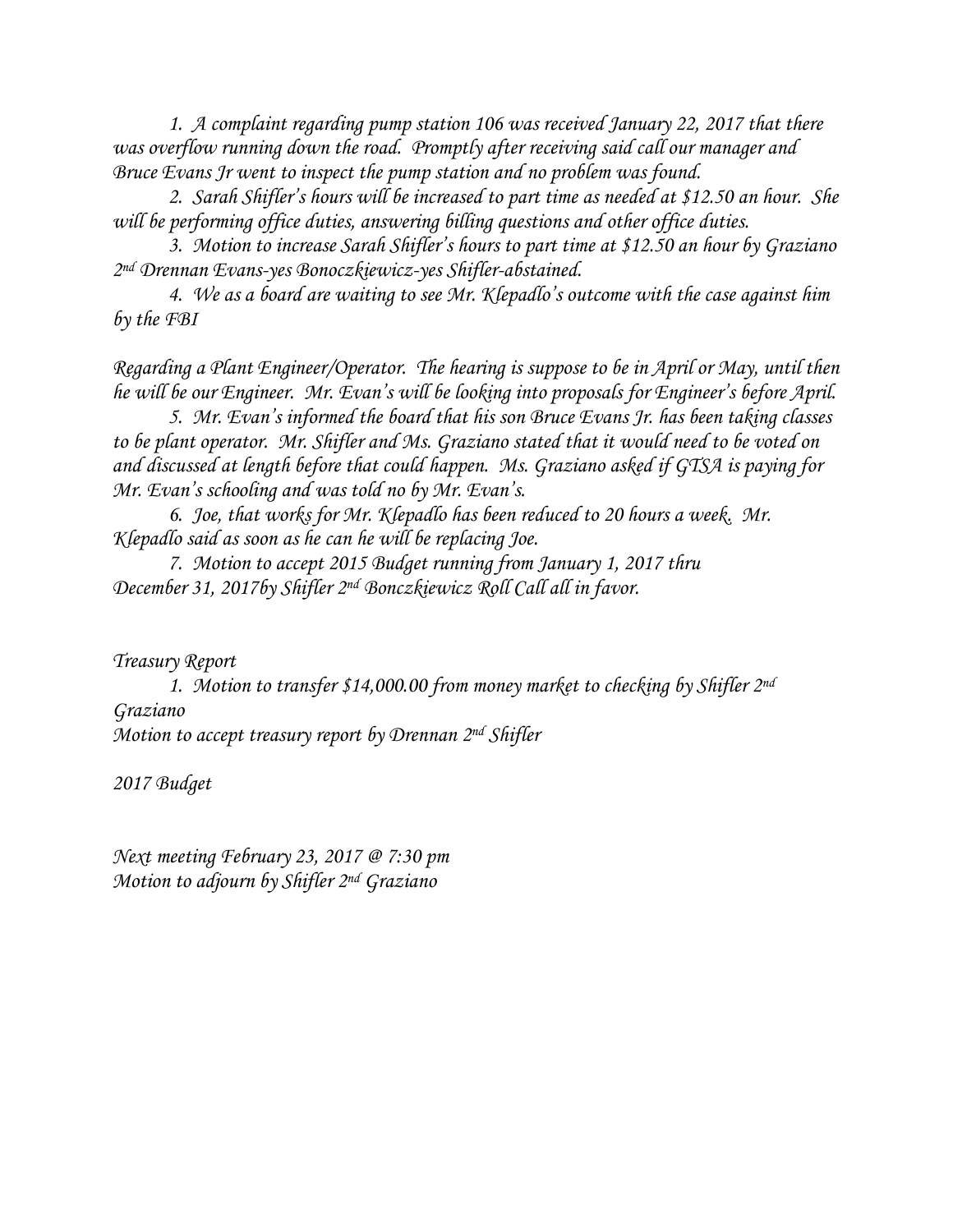*Greenfield Township Sewer Authority February 23, 2017*

*Roll Call: Evan's, Shifler, Bonczkiewicz, Graziano, Drennan, Coleman*

*Motion to dispense with last month's minutes by Bonczkiewicz 2 nd Drennan*

*Public:*

*1. Mrs. Brenda Gavin has a complaint regarding calling for an emergency and having no one respond. She called, several times, over several days both numbers not knowing which was the emergency number, as the answering machine was not clear on where you were calling.*

*2. She also wanted to know why if she did not have a grinder pump, removed by Manager for repairs in July 2008, was she paying a bill all these years. Answer: Mr. Evan's replied that there has been a grinder pump and that he would be in touch with Joe regarding answering emergency.*

*Manager's Report*

- *1. Engineer's report on file with no violations.*
- *2. Pump rebuilding has been going on smoothly.*
- *3. 2017 billing went out this month, along with 2016 past dues.*

*Motion to accept manager's report as given by Graziano 2nd Drennan*

*New Business*

*1. Ms. Shifler will be running the office. She has already organized files and started paying any bills. She will be in the office on Friday mornings to catch up on any phone calls or paying of bills.*

*2. The board would like the telephone messages updated regarding emergency number and general question messages.*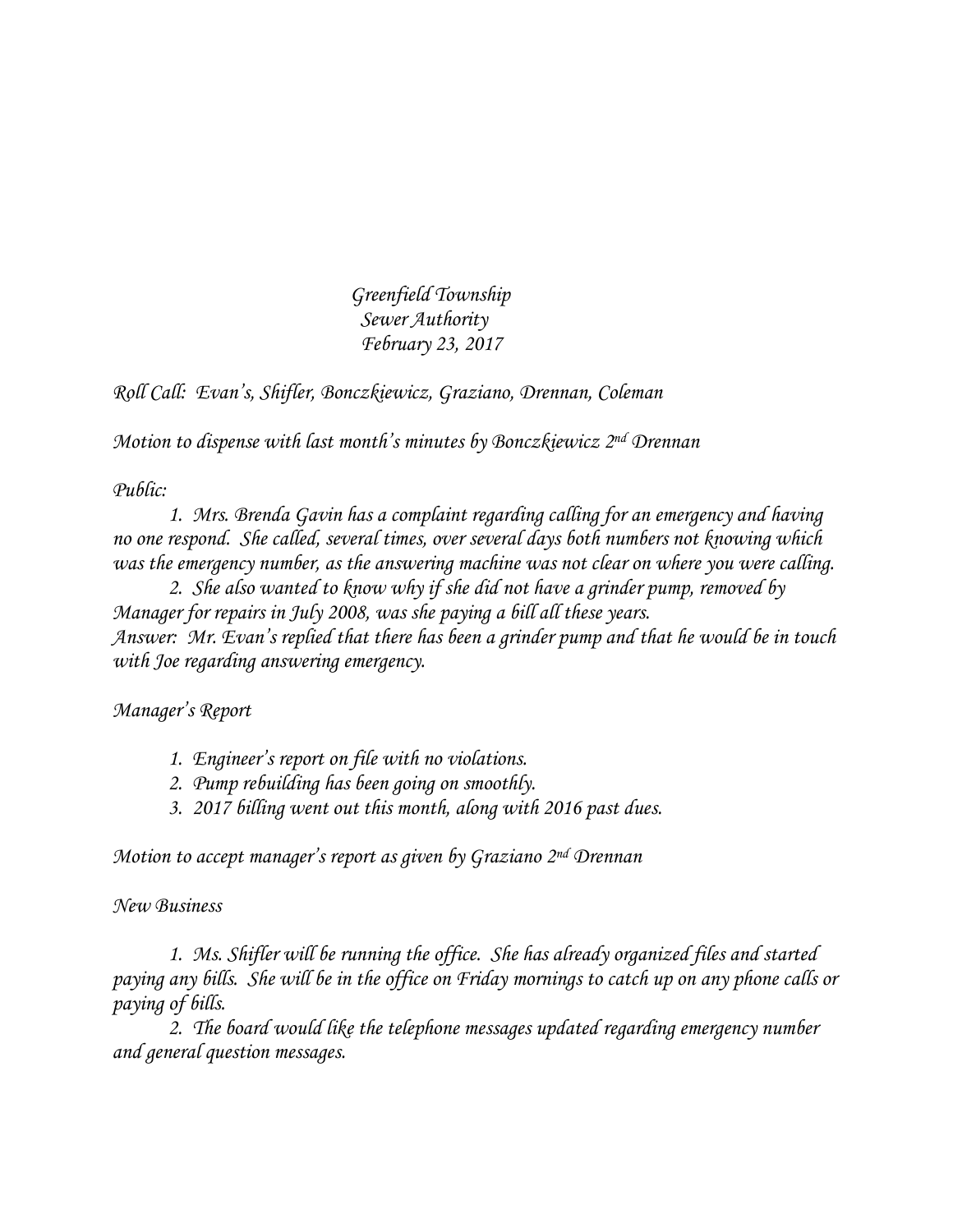*3. It was mentioned by Mr. Evans that he was seeking out a new auditor. Our current auditor is he believes over charging. He asked Theresa Blank about doing our audit. We will be seeking 3 estimates for a new auditor.*

### *Old Business*

*1. Atty. Coleman has been in negotiations regarding settlement amount for property at 142 Franklin St., Newton Lake Greenfield township.*

*2. Mr. Klepadlo has informed us that he will be hiring a replacement for Joe. He also stated that he expects all charges against him to be dropped. He then proceeded to tell the board that he would be apprenticing Mr. Evans Jr. Once again, it was stated by Mr. Shifler that there would have to be a discussion and a vote as to if Mr. Evans would even be hired.*

### *Treasury Report*

*1. Motion to transfer \$14,000.00 from money market to checking by Shifler 2nd Graziano*

*Motion to accept treasury report as given by Shifler 2nd Bonczkiewicz*

*Next meeting March 30, 2017 @7:30 pm*

*Motion to adjourn by Graziano 2nd Evans*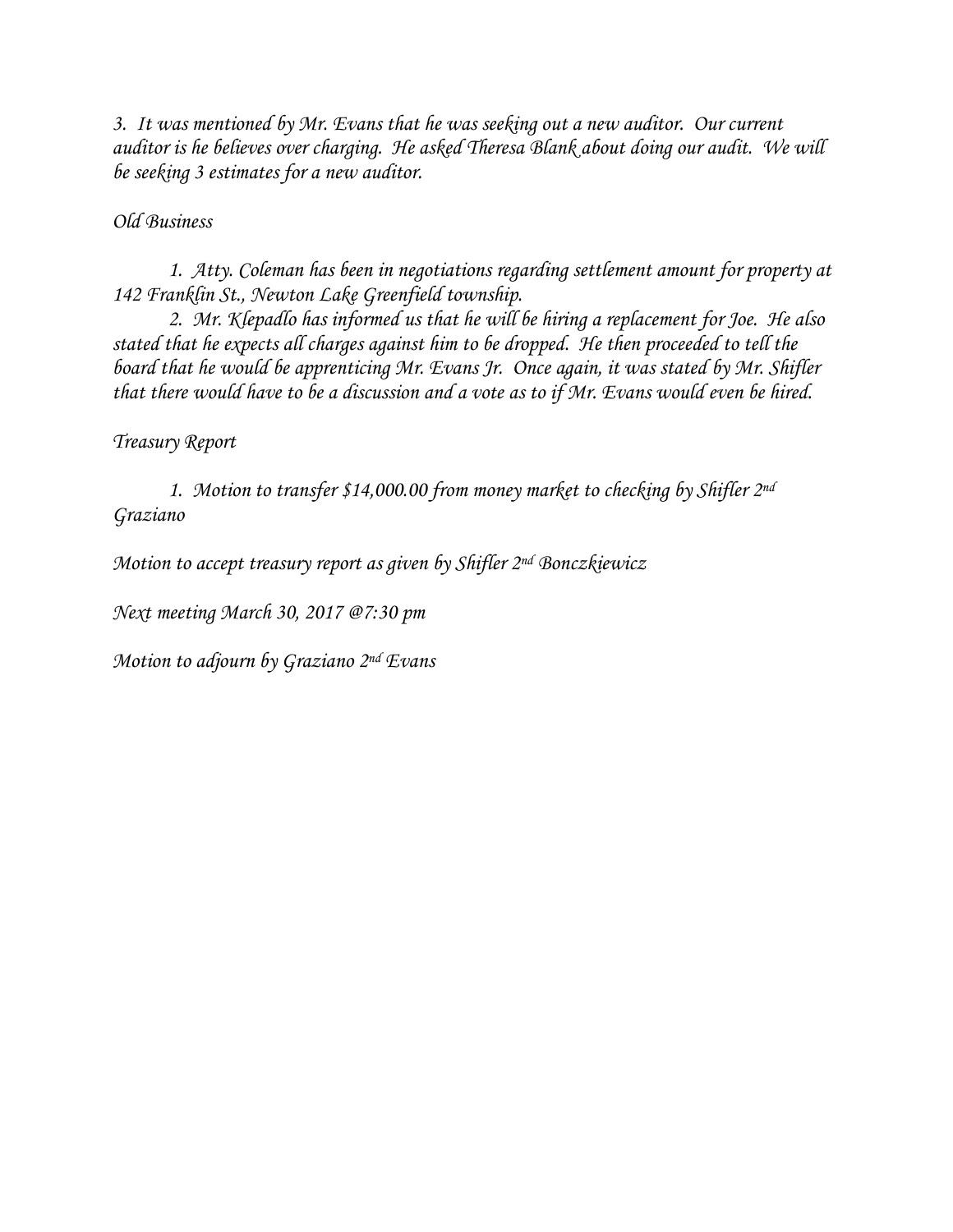*Greenfield Township Sewer Authority March 22, 2017*

*Roll Call: Evan's, Shifler, Bonczkiewicz, Graziano, Drennan, Coleman*

*Motion to dispense with last month's minutes by Bonczkiewicz 2nd Drennan*

*Public:*

- *1. Mrs. Gavin called once again for an emergency, no one has called her back for 6 days.*
- *2. Mrs. Gavin had damage done to her rental property back in February 2017 that has not yet been addressed.*

*1a. Mr. Shifler told her that we should have insurance to cover such things. Mr. Evans will look into it.*

*2a. Mr. Evans said all he did was turned the circuit breaker on and the pump started to work. He will go to Gavin's residents to inspect the problem.*

*Manager's Report*

*1. Engineer's report on file with no violations.*

*2. Sludge has been removed in the amount of approximately 42,000 gallons. Motion to accept manager's report as given by Shifler 2nd Graziano*

*New Business:*

- *1. Joe, acting plant operator has officially stepped down, Mr. Klepadlo is official "Plant Operator".*
- *2. Gary Carroll is our new trainee. Joe is our service tech.*
- *3. Bruce Evans Jr. will be starting an internship with MR.Klepadlo.*
- *4. Upgrades needed to be done. Such as flow meter and new UV bulbs. The tanks have been cleaned top to bottom. Started to convert lab to a new operator station. We have purchased a PH meter which will be part of a new system that will be mandated by January 2018.*
- *5. Pleasant Mt Welding has offered to upgrade our system, a complete operator station with all new PLC software, being our flow meter has been working erratically. They would like to bring potential customers to view the system.*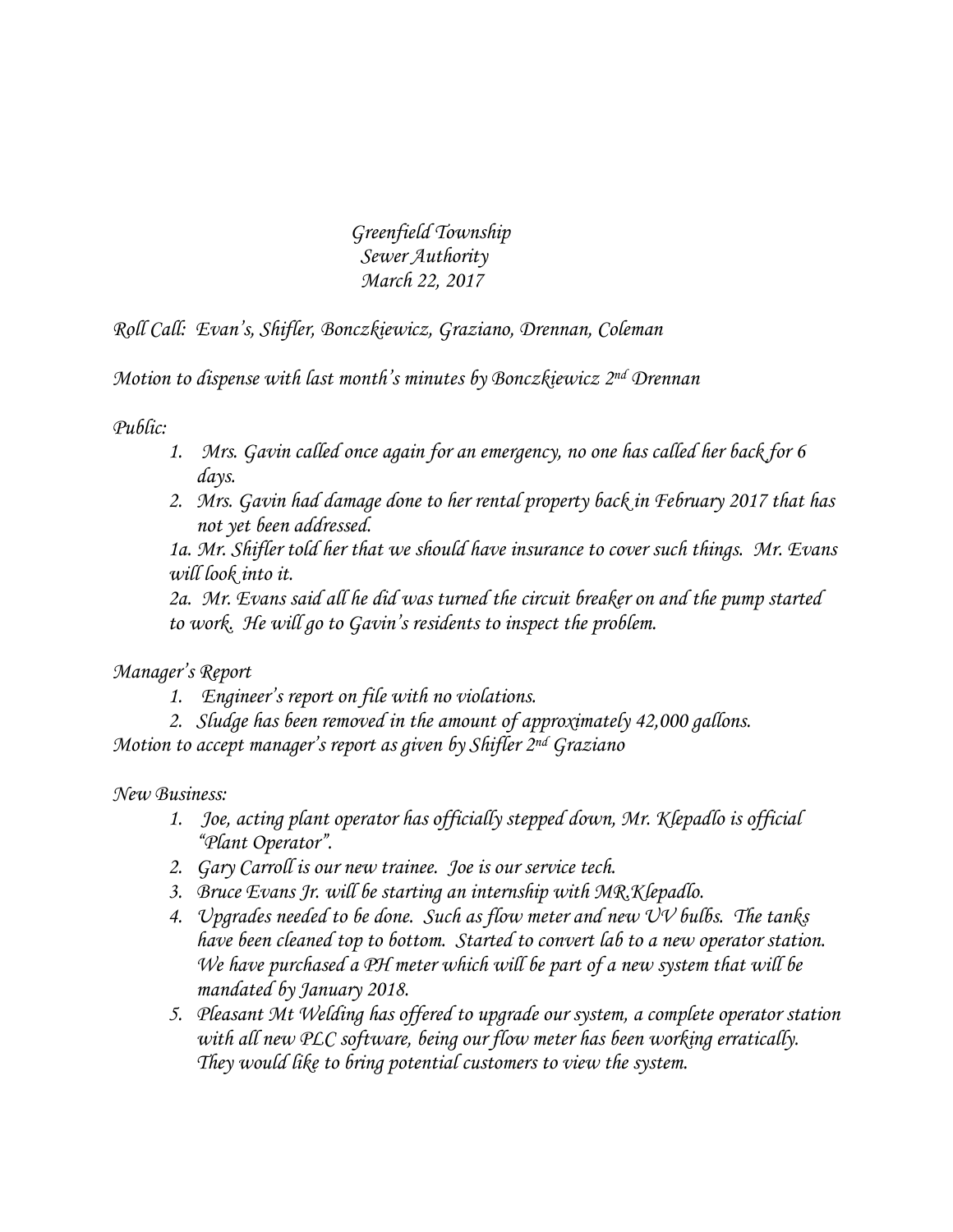*Motion to accept Pleasant Mt. Welding offer of upgrading our system by Evans 2nd Drennan*

*New Business*

- *1. Mr. Evans has been looking for a new auditor. Theresa Blank may be interested.*
- *2. M. Graziano asked about making Sara Shifler our Financial Officer. It would make it much easier to speak with bank personnel. She was told with no uncertain terms that we do not need a Financial Officer by Mr. Evans.*

*Treasury Report*

*1. Motion to transfer \$19,000.00 from money market to checking By Drennan 2nd Bonoczkiewicz Motion to accept treasury report as given by Shifler 2nd Graziano*

*Next meeting April 27, 2017 Motion to adjourn by Graziano 2nd Bonoczkiewicz*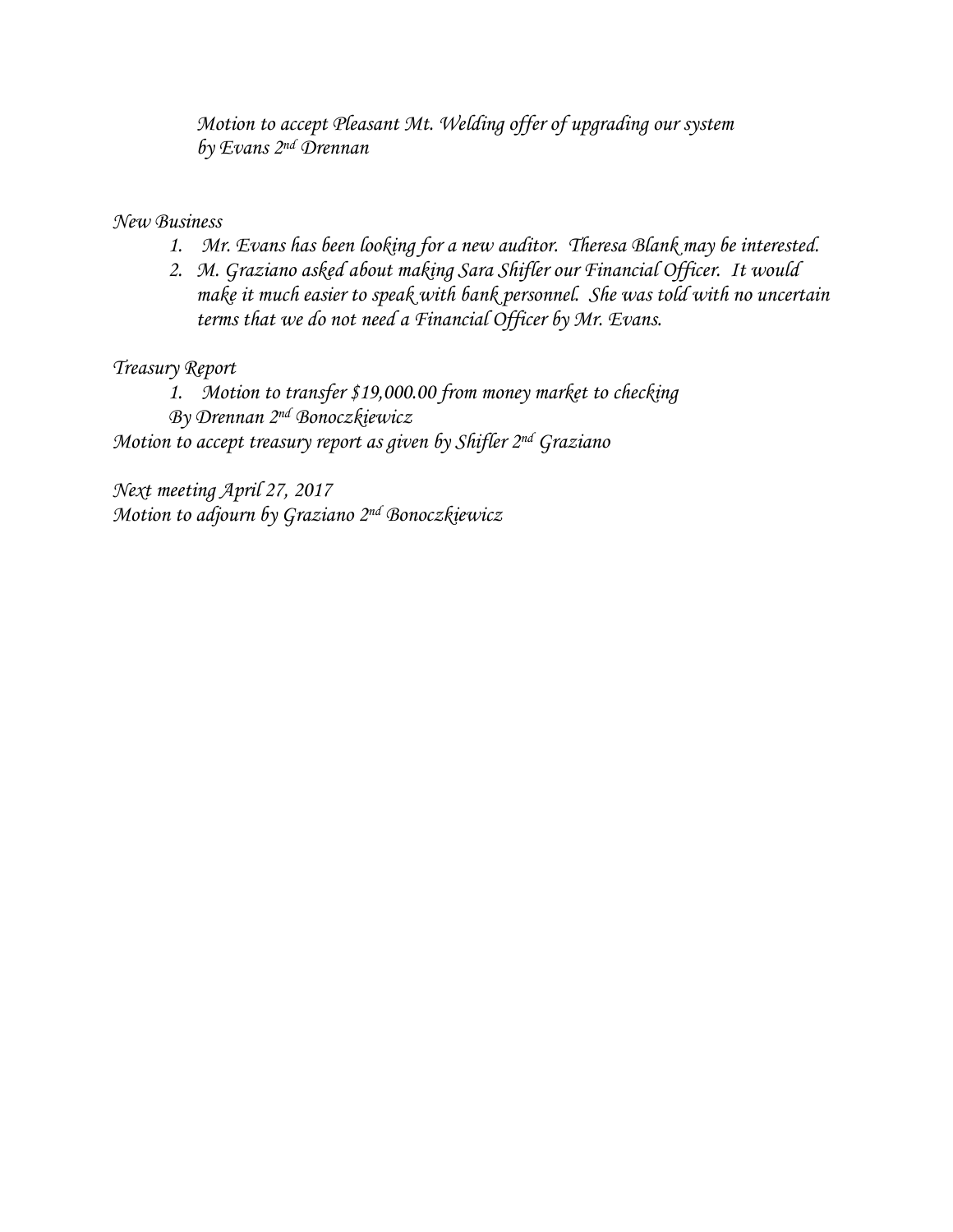*Greenfield Township Sewer Authority May 25, 2017*

*Roll Call: Evan's, Shifler, Bonczkiewicz, Graziano, Drennan, Coleman*

*Motion to dispense with last month's minutes by Bonczkiewicz 2nd Graziano*

*Manager's Report*

- *1. Engineers report on file with no violations.*
- *2. Mr. Evans announced that Bruce Evans Jr. has passed his state certification for plant operator.*

*Motion to accept manager's report as given by Drennan 2nd Shifler*

*New Business*

- *1. Bruce Evans Jr. has passed his test for operator. Mr. Evans would like him to be "our" operator. M. Graziano stated that being we still have an operator it wouldn't even be a consideration right now. If and When we do need an operator proper channels will be taken.*
- *2. Mr. Klapadlo was paid additional money for designing a new operator board for upgrades.*
- *3. Mr. Evans said that as soon as Mr. Klapadlo signs off on Bruce Evans Jr. internship he will be our new operator. Again, M. Graziano said nothing is guaranteed being we will not just place someone in the position without advertising for a replacement first.*

*Treasury Report*

*1. Motion to transfer \$16,000.00 from money market to checking by Evans 2nd Drennan*

*Motion to accept treasury report as given by Graziano 2nd Shifler*

*Next meeting June 28, 2017 Motion to adjourn by Bonczkiewicz 2nd Shifler*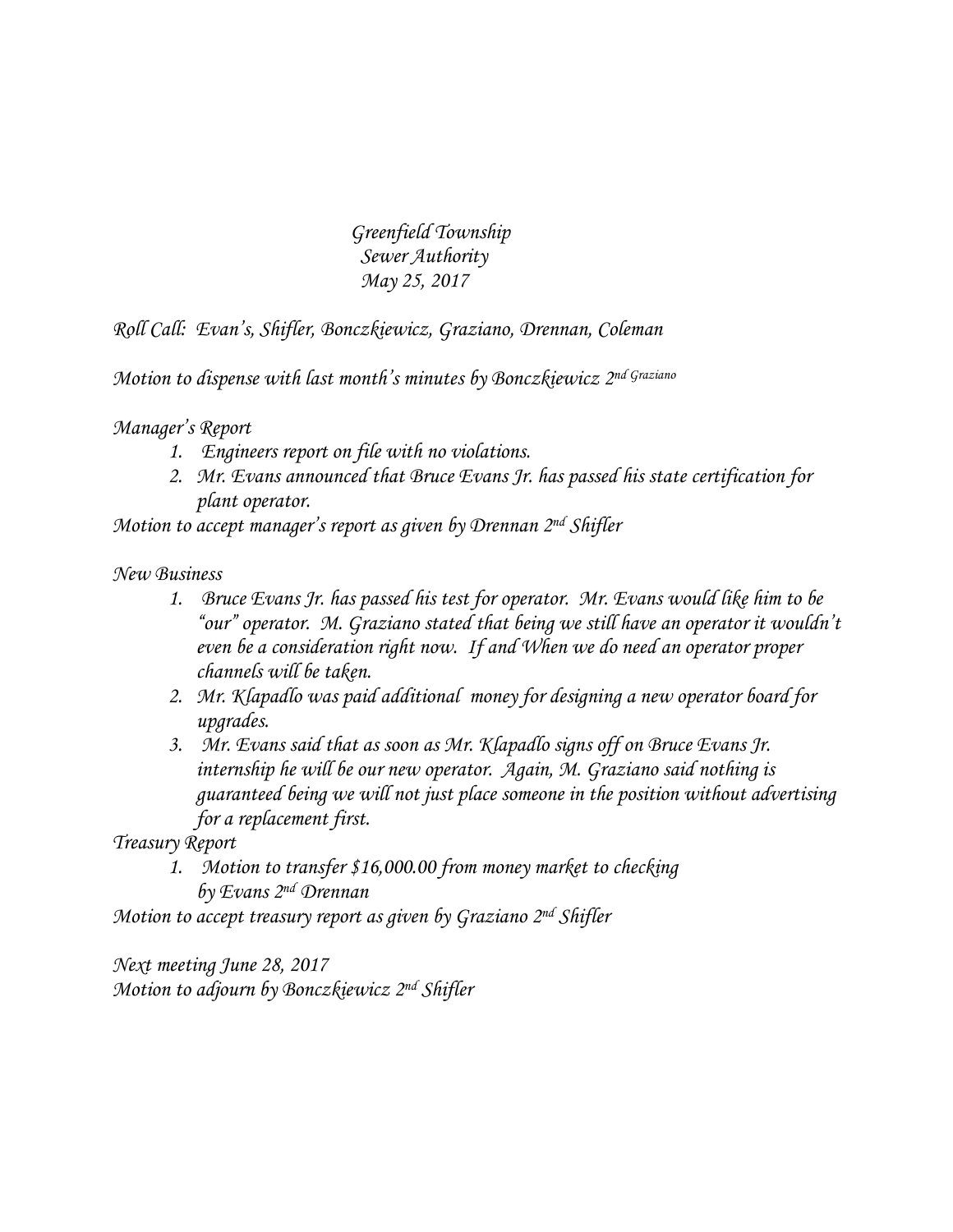*No Meeting for June 2017*

 *Greenfield Township Sewer Authority July 26, 2017*

*Roll Call: Evan's, Shifler, Graziano, Drennan, Coleman*

*Motion to dispense with last month's minutes by Graziano 2 nd Drennan*

### *Manager's report*

- *1. Delinquent accounts are at 37. Letters have gone out with shut-off notices, 31 have responded. 21 paid in full with 7 making no contact shut offs are set for Friday.*
- *2. Engineer report with no violations.*

*Motion to accept manager's report as given by Shifler 2nd Drennan*

### *Old Business*

- *1. New equipment is being installed along with reactor updates.*
- *2. Changing of decanting should be complete within a few weeks.*
- *3. Pumps for Rt 106 pump station still have not arrived.*
- *4. Mrs. Gavin finally had a phone call about looking into her claim.*
- *5. Pump rebuilding is still going on. Mr. Graziano asked how many pumps are rebuilt seeing that is constant.*
- *6. The board was reassured that Bruce Evans Jr. is only being paid for pump rebuilding and not for operations.*

*New Business*

- *1. Mr. Alexander's property hasn't a sewer on it as of yet. A complaint was filed by a neighbor to DEP. He has told us that there is no running water in his apartment or garage.*
- *2. A new power washer was purchased by Mr. Evans from Greenfield Equipment in the amount of \$858.00.*
- *3. Cost of upgrades are approximate and are as follows: \$2,000.00 for engineer \$6 to 8000 installations \$40,000 for tanks The board is concerned with how it will affect our budget. We were told it*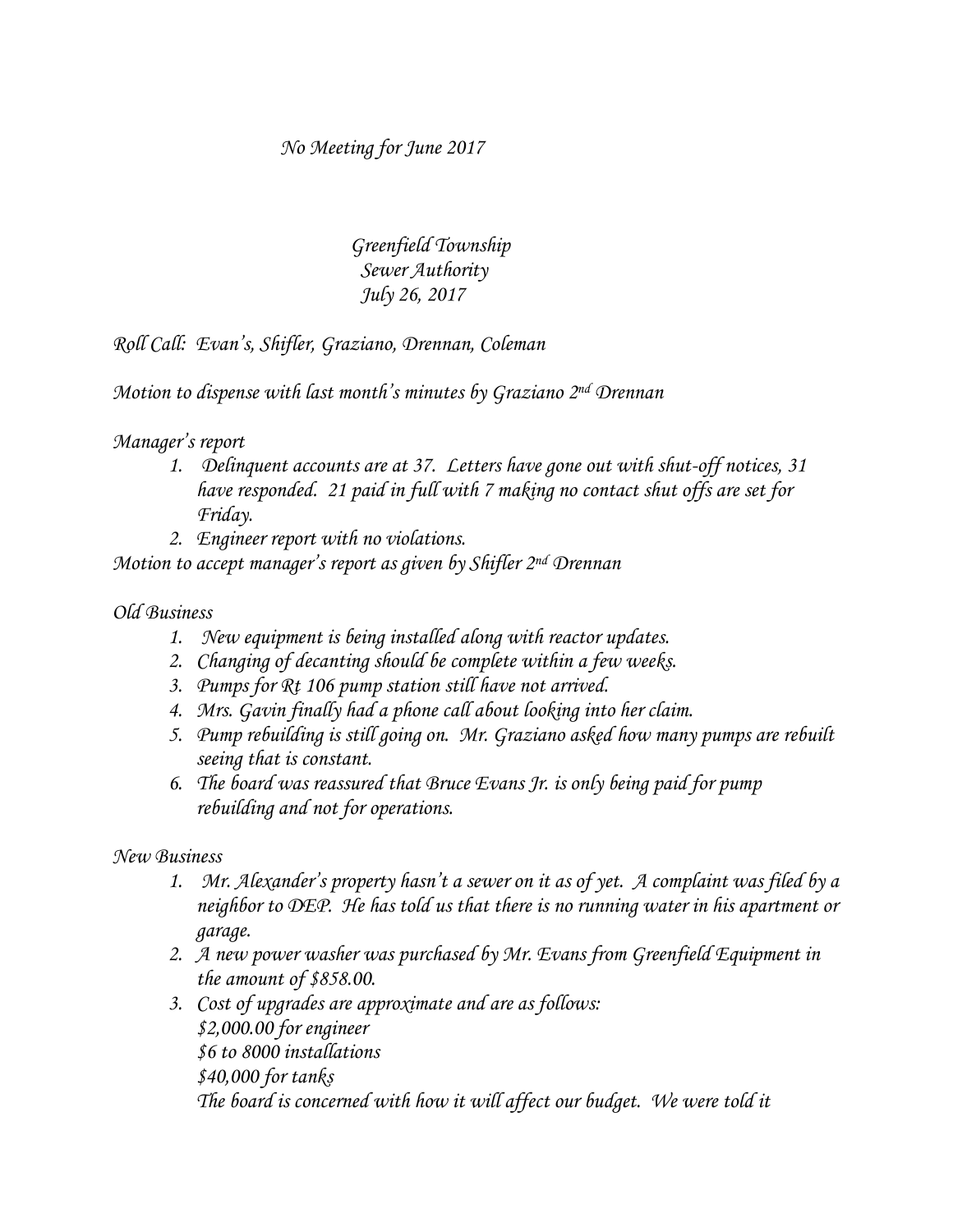*shouldn't impact it at all.*

*Treasury Report*

*1. Motion to transfer \$15,000 from money market to checking By Shifler 2nd Drennan Motion to accept treasury report as given by Graziano 2nd Evans*

*Next meeting August 31, 2017 Motion to adjourn by Graziano 2nd Shifler*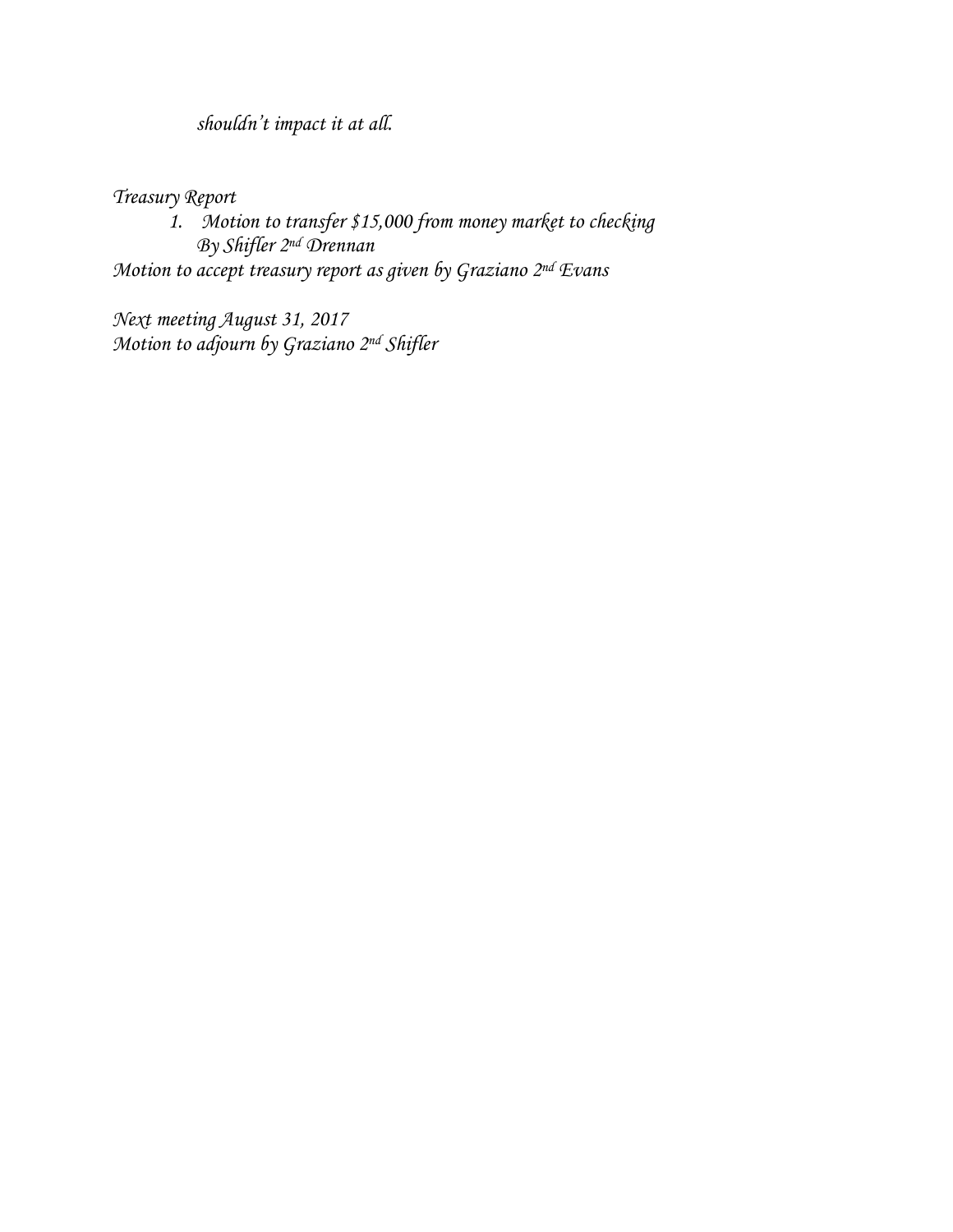*Greenfield Township Sewer Authority August 31, 2017*

*Roll Call: Evan's, Shifler, Graziano, Drennan, Coleman*

*Motion to dispense with last month's minutes by Shifler 2 nd Drennan*

*Public:*

*1. Mrs. Gavin claim against GTSA has been denied. She would like to speak with someone from the insurance company. Two names were given to her Jim Davis or Rhonda.*

### *Manager's Report*

- *1. Engineer report on file with no violations.*
- *2. Letters have been sent on August 15, 2017 regarding delinquent accounts. Must be paid by September 15, 2017 with termination set for September 30, 2017.*

*Motion to accept managers' report as given by Graziano 2nd Shifler*

### *New Business*

*1. Bruce Evans Jr has received his operator license certificate #S20638*

## *Old Business*

- *1. M. Graziano asked about Mr. Klepadlo's FBI charges. Mr. Evans said they should be dismissed. When Graziano said that we have been told that for over a year and we should look for a new operator Mr. Evans became enraged and said it wasn't open for discussion.*
- *2. Pump station Rte 106 has been repaired with new pumps and controls.*
- *3. Mr. Alexander's line extension will be costly. He has approximately 400 feet of line that will need to go through a right-of-way. He will have to restore the right-ofway back to the way he found it. Mr. Alexander will be reimbursed by anyone that ties onto his extension through the GTSA which would be included in any new permit for said extension. If Alexander sells his property said agreement will be null and void.*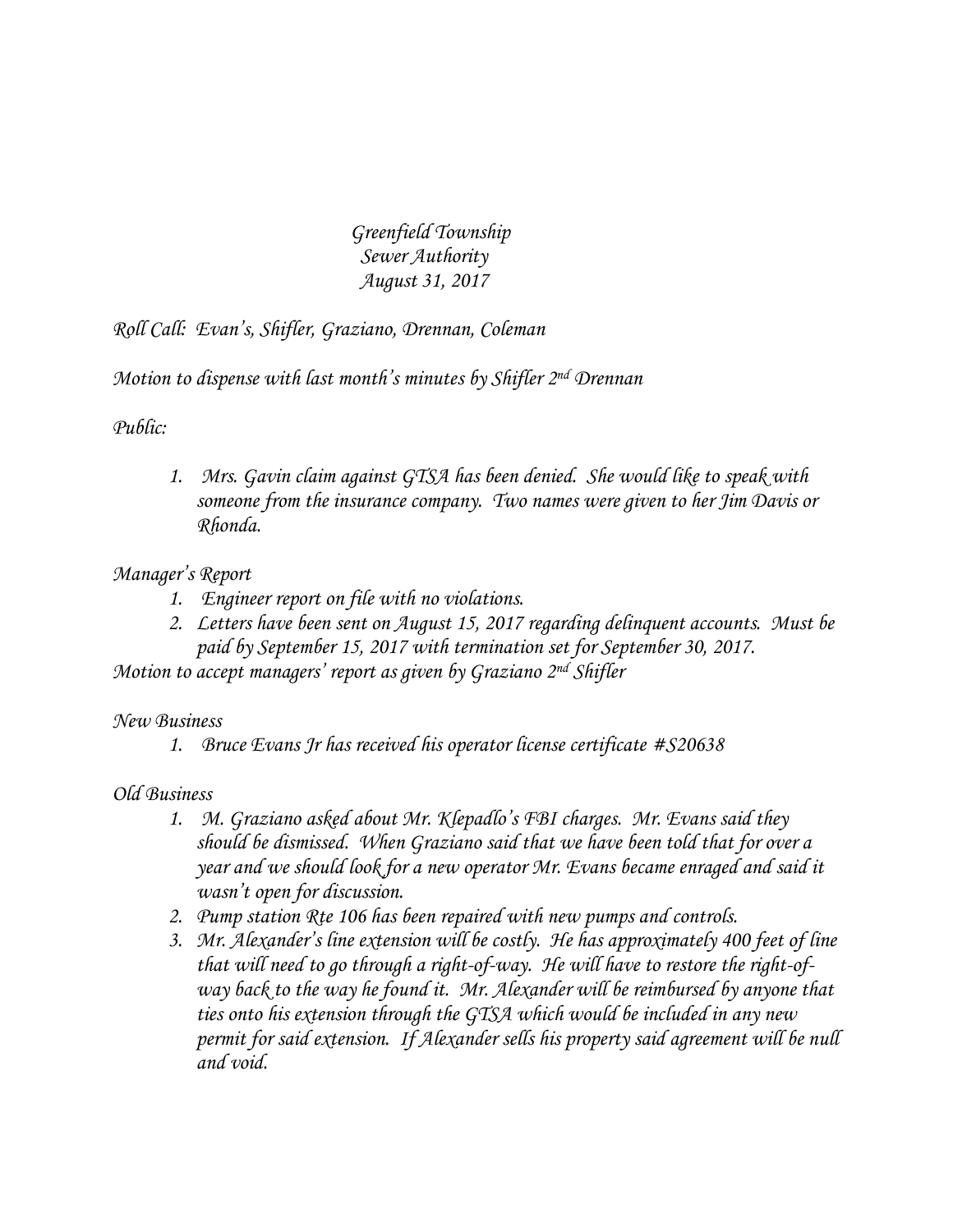*4. Dep ok'd Mr. Alexander's complaint that was filed against him, being there is not an "Occupancy Permit". Meaning no one is using the building. If someone refused to have a sewer, zoning would have to become involved and shut the project down.*

*Treasury Report*

*1. Motion to transfer \$16,000.00 from money market to checking By Evans 2nd Drennan Motion to accept treasury report by Shifler 2nd Graziano*

*Next meeting October 26, 2017 Motion to adjourn by Shifler 2nd Drennan*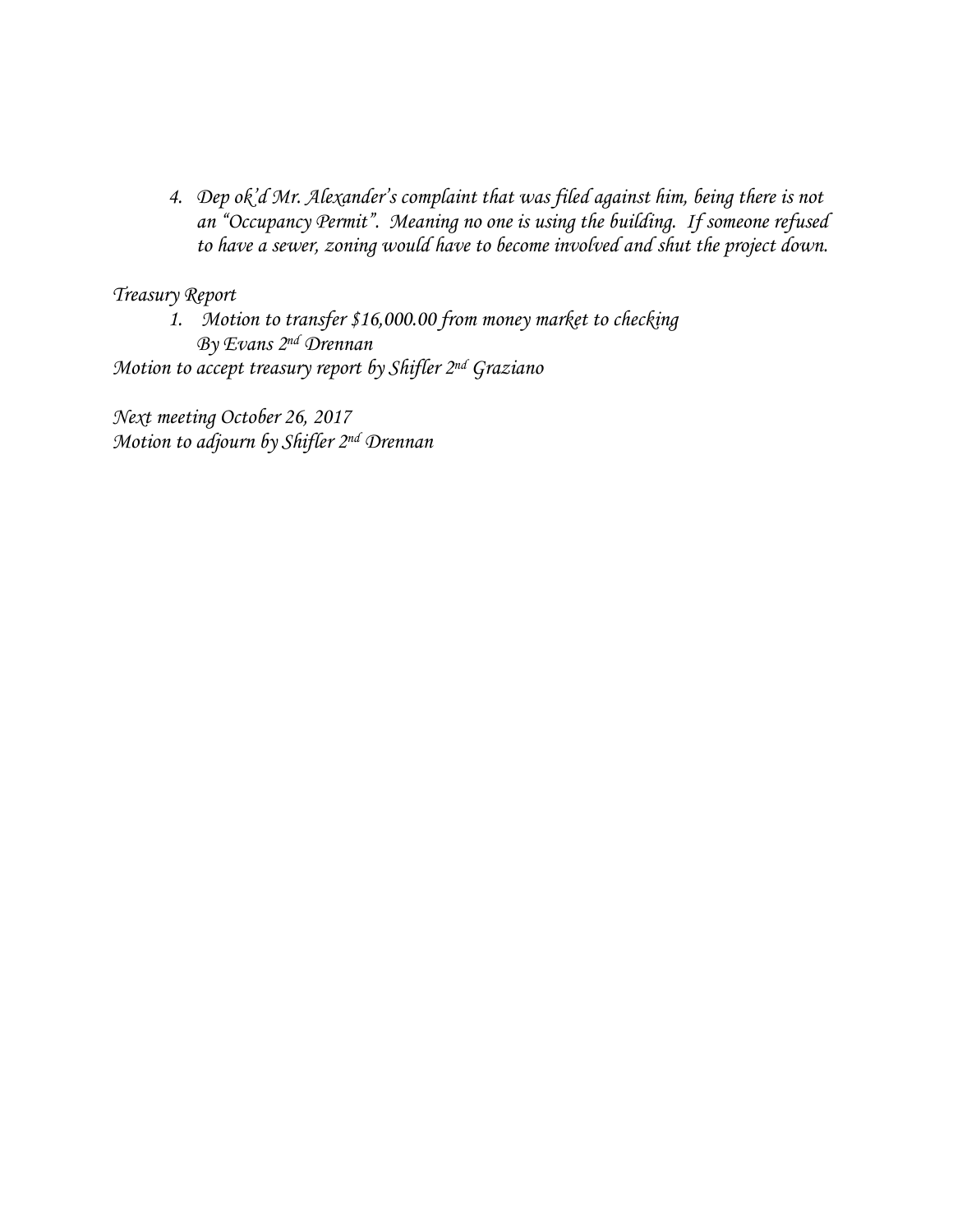*Greenfield Township Sewer Authority October 26, 2017*

*Roll Call: Evan's, Shifler, Bonczkiewicz, Graziano, Drennan, Coleman*

*Motion to dispense with last month's minutes by Bonczkiewicz 2nd Drennan*

*Manager's Report*

- *1. Engineer's report on file with no violations*
- *2. Dep inspection last week. The outfall needed to be cleaned, it has been done and report sent to Dep that it has been done. All testing results has been confirmed and in calibration.*
- *3. Pump stations were inspected and all ok.*

*Motion to accept manager's report as given by Bonczkiewicz 2nd Drennan*

*New Business*

*1. A bill was sent by accident to a customer that is in bankruptcy court. Several meetings and court appearances have already been made. This is new information for some board members.* 

*Old Business*

- *1. New sludge pumps have been purchased for new upgrades.*
- *2. Manhole covers on Lakeview Ave have been adjusted for a paving project. The entrance of the plant driveway has been repaired.*
- *3. Upgrades are progressing.*

## *Treasury Report*

*1. Motion to transfer \$20,000.00 from money market to checking by Shifler 2nd Evans Motion to accept treasury report as given by Graziano 2nd Drennan*

*Next meeting November 23, 2017 Motion to adjourn by Graziano 2nd Bonczkiewicz*